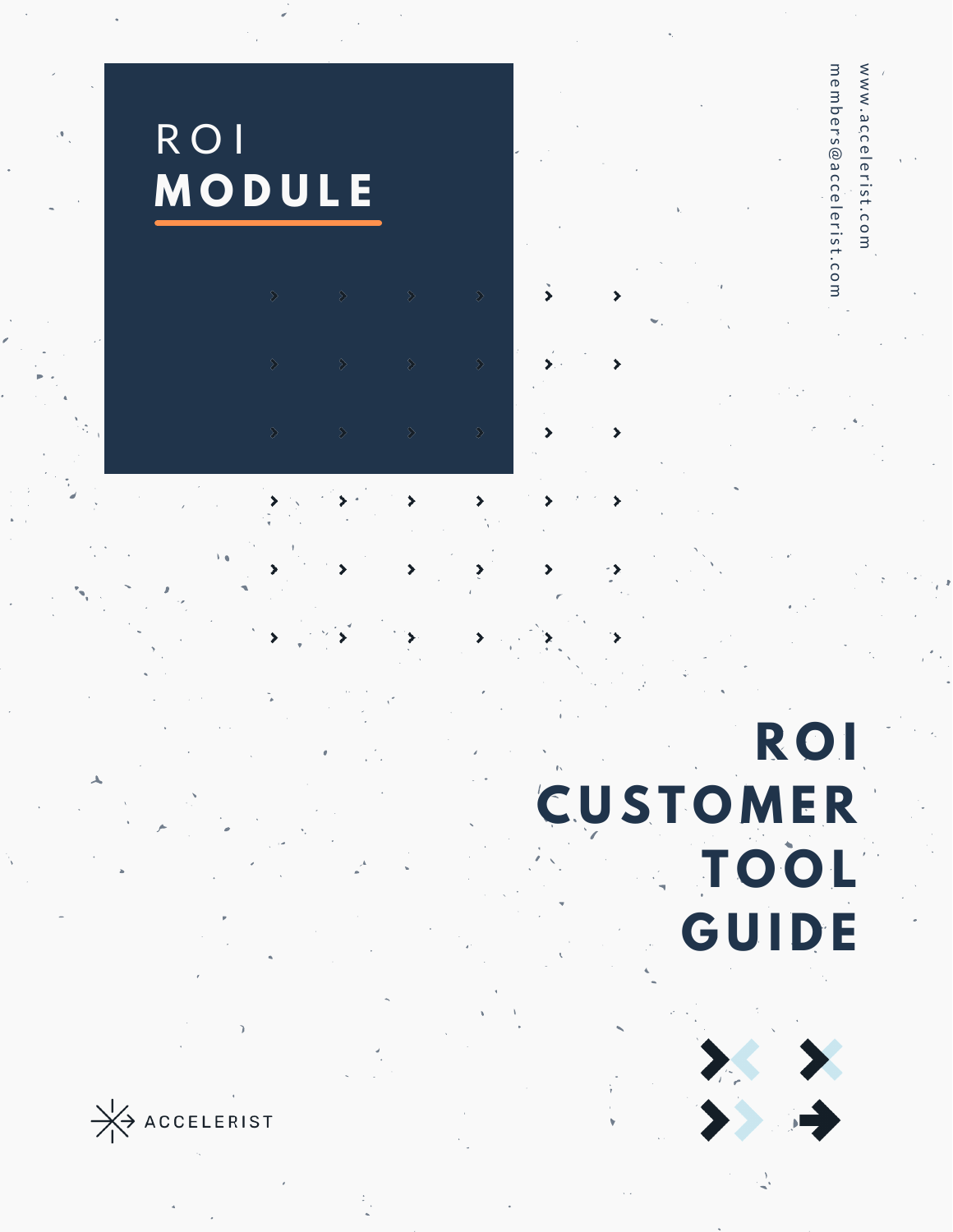# INTRO TO **R O I M O D U L E**

## ROI MODULE

## **BASIC I N T R O D UCT I O N**

### **Step 2 - Begin Using the ROI System**

Navigate to the "ROI Tab" at the top of the page. See example below:

| A ACCELERIST | Dashboard | Audience | Pricing | RDI | Prospecting |
|--------------|-----------|----------|---------|-----|-------------|
| <b>ROI</b>   |           |          |         |     |             |

#### **Step 1 - Log on**

#### *For Existing Members:*

Visit [members.accelerist.com.](https://members.accelerist.com/dashboard) Your existing login and password will automatically work.

#### *For New Members:*

1.) One team admin will need to register your account at members.accelerist.com. Once your organization is registered, it will take no more than 24 hours to approve the admin to begin using the system.

2.) Account admins are able to invite users via an invite link found on the "Users" tab. New users that have an existing organization in the system do NOT need to register. They will log in using their email and the password provided via the invite link. The invite looks like the below:

> Brittany Hill (bhill@gocatalist.com) has invited you to their team on Accelerist.

#### **Accept Invitation**

#### Password: PqBgSBQm

3.) Once you are logged in, you will be able to personalize your account and change your password.

The ROI Module will then display the number of partnerships that you have added as a user. If you would like to add new partners to manage, steward, or measure you have two options: Click "Add New Partner" or for a mass import, you can import a list of partners.

If you click "Add New Partner", you will be prompted to add the partner name and click Add.

If you choose to import partners, you will need to upload a .CSV file of the partner names.

|                                                                                                 | . .<br><b>Import Partners</b> |  |  |  |  |  |
|-------------------------------------------------------------------------------------------------|-------------------------------|--|--|--|--|--|
|                                                                                                 | Download CSV template here    |  |  |  |  |  |
|                                                                                                 |                               |  |  |  |  |  |
|                                                                                                 | <b>Upload CSV</b>             |  |  |  |  |  |
| You may upload up to 10 CSV files per time. File size limit is 5 Mb.<br>Only CSV files allowed. |                               |  |  |  |  |  |
|                                                                                                 | <b>Add New Partner</b>        |  |  |  |  |  |
|                                                                                                 | Partner Name<br>Add<br>Cancel |  |  |  |  |  |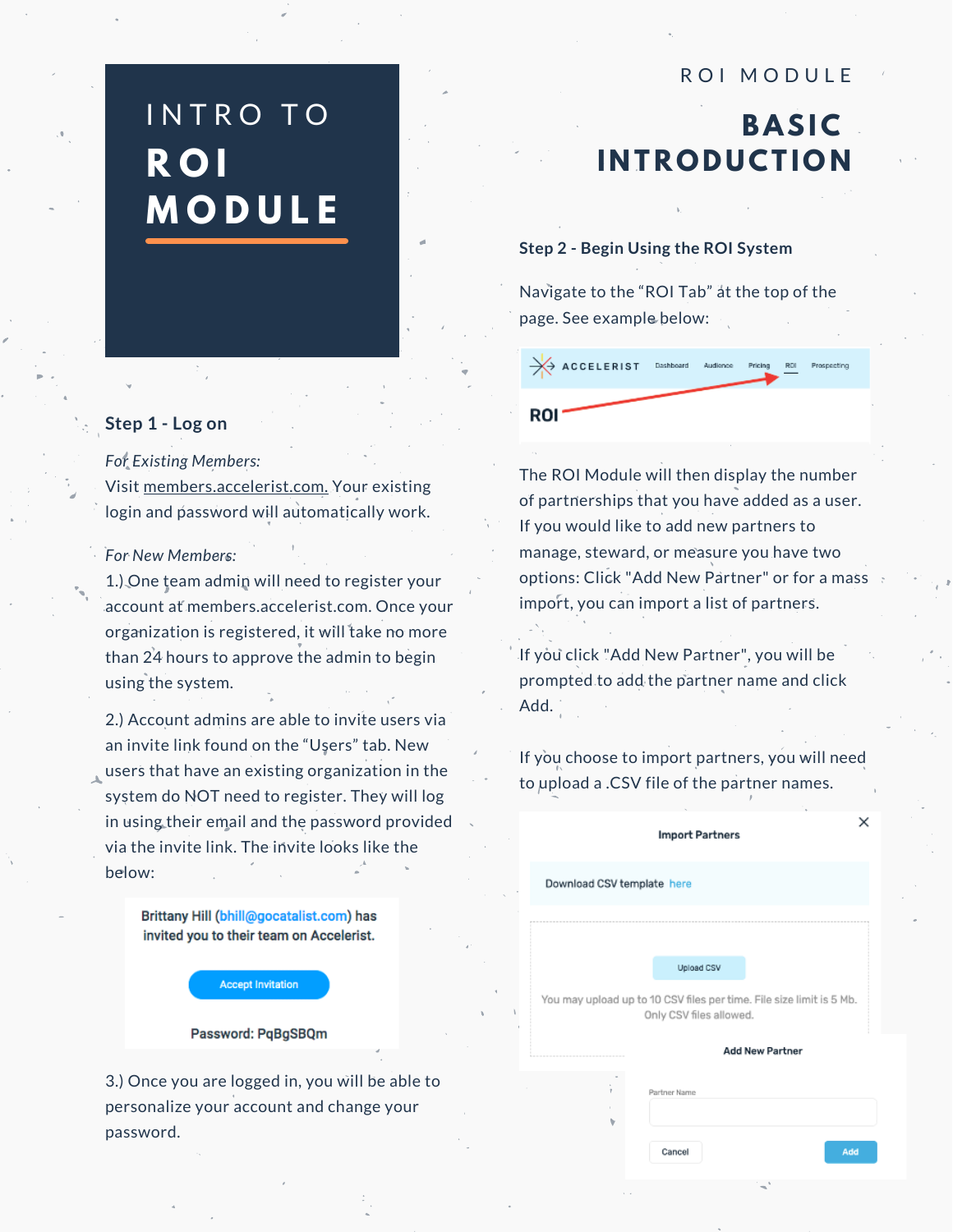## **BASIC I N T R O D UCT I O N**

Once you have your partnerships added you can then add more detail. "Manage" will automatically be featured where you are able to manage your partnership. If you wish to enable Stewardship planning and/or Measurement, simply click the three dots featured on the bar and you can enable or disable features as you wish. You can also delete a partnership if you no longer wish to track it in our system or have added it by accident.

| Test                            | $\equiv$ N/A                      | <b>D</b><br><b>D</b><br><b>D</b><br><b>D</b><br><b>D</b><br><b>D</b> | Manage<br>Steward | Measure<br>0.0.0.1<br>Disable Manage       |
|---------------------------------|-----------------------------------|----------------------------------------------------------------------|-------------------|--------------------------------------------|
| Partner#2                       | $\equiv$ Premium Stewardship Plan | Feb 05, 2022<br>Ħ                                                    | Stewa<br>Manage   | Enable Steward<br>Enable Measure<br>Delete |
| $\sim$<br>the state of the con- | the contract of the con-          |                                                                      |                   |                                            |

### **Step 3 - Manage**

On the manage tab, we ask for basic details to get an idea of whom you are partnering with, their commitment, and any relevant dates or contact information we or your team should be aware of. In managing your partnership, we ask for the following details:

- **Company Name** You can type the company name in directly. If the company is already in our database company information will automatically populate.
	- o If the Company name is not featured, click "Add New Company" this request will prompt us to add these new companies within 24 hours to our system so that you are able to add their information.
- **Company URL**
- **Company Address**

www.accelerist.com m e m b e r s @ a c c e l e r i s t. c o m

- **Annual Fundraising Commitment** This is the commitment amount your partner typically contributes to the partnership or campaign
- **Renewal Date** This is the date that the partnership is set to renew. If there is no set renewal date, please think about this option as to when you would like your annual report generated to present to a partner. This date helps us track when a partnership may conclude or when you may require more information and you will receive reminders to fill out impact data surrounding your report based on the date entered.
- **Account Owner** Who on your team is the primary person to contact regarding the partnership if the Accelerist team needs to work with you to fine-tune reports.
- **Contact** Any other contact information that may be relevant to the partnership.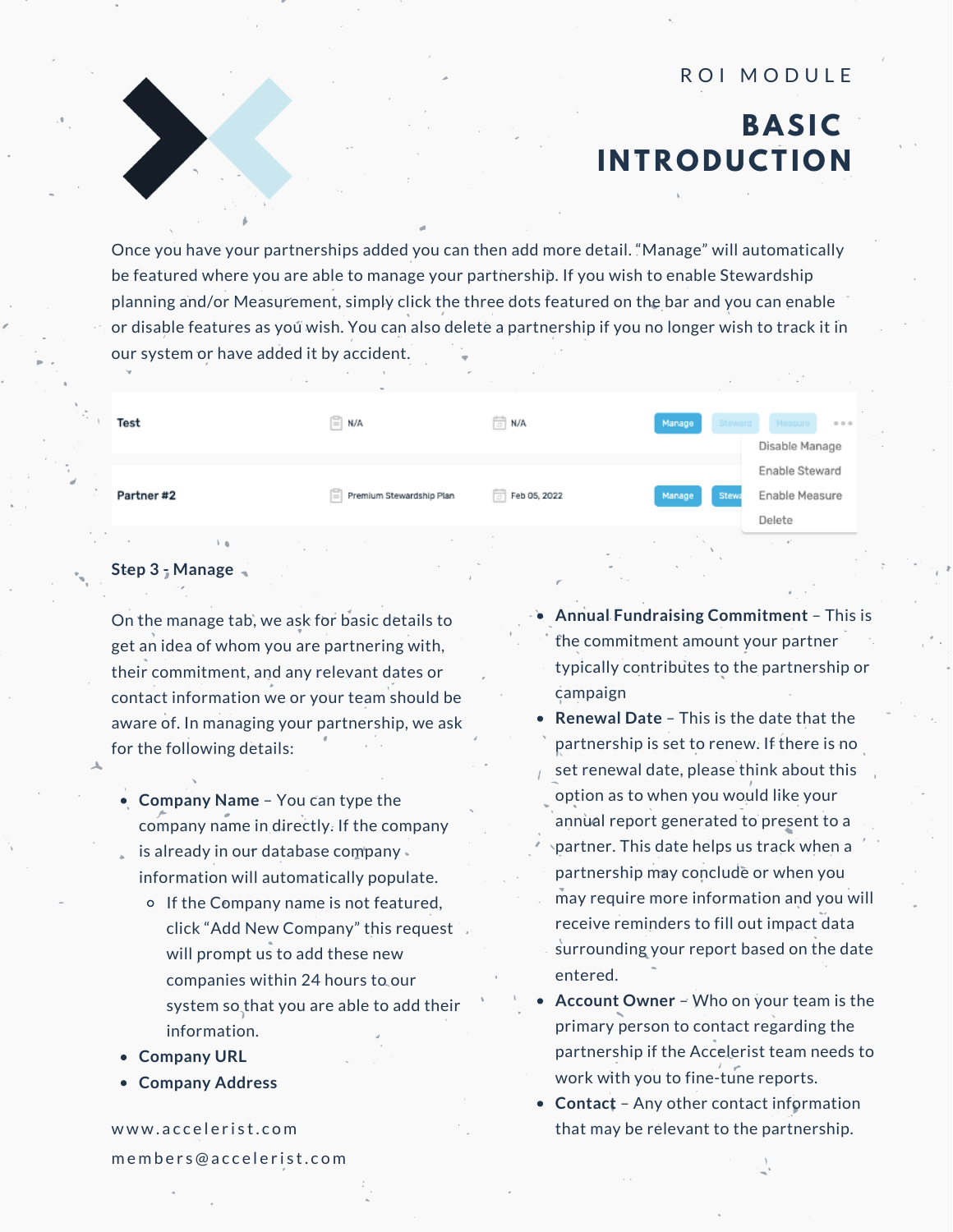## **BASIC I N T R O D UCT I O N**

#### **Step 4 - Steward**

On the Stewardship tab, you are asked more about your partnership goals, commitment, and detail around the partnership. This tab allows you to create a custom stewardship plan for your partner. We ask for the following details:

- $\bullet$  Is the partnership Active?
- Partnership Goals
- Potential Commitment
- Longevity of Partnership
- Additional notes (optional)

Once you have these details entered, you are able to generate a recommended stewardship plan based on your partnership goals. These plans make suggestions surrounding ways to maintain, grow, and maximize your partnership.

Included in your plan can be a suggested kickoff call with a partner, monthly partner meetings, partner toolkits, partner appreciation events, annual partner satisfaction surveys, etc. We also provide templates surrounding these if you would like to deploy emails directly from our system.

Note: If you already have a detailed stewardship plan offline, you are able to disable this function and it will not affect your overall impact report.

#### **Step 5 - Measure**

The Measure portion of the ROI module has two functions - tracking and impact reporting.

**Tracking** – In tracking, we ask for the following:

- Campaign Keywords
- Campaign Specific Hashtags
- Partner social handles (include all networks)
- Nonprofit social handles (include all networks)
- $\bullet$  Influencer handles (if any)

These allow us to begin our tracking of the partnership. If there are special stipulations to the partnership please let your account manager know.

For example, if this campaign involves other partners and you want to make sure your keywords are only picking up things relevant to your organization. We can then monitor your tracking and make sure we are tracking appropriately.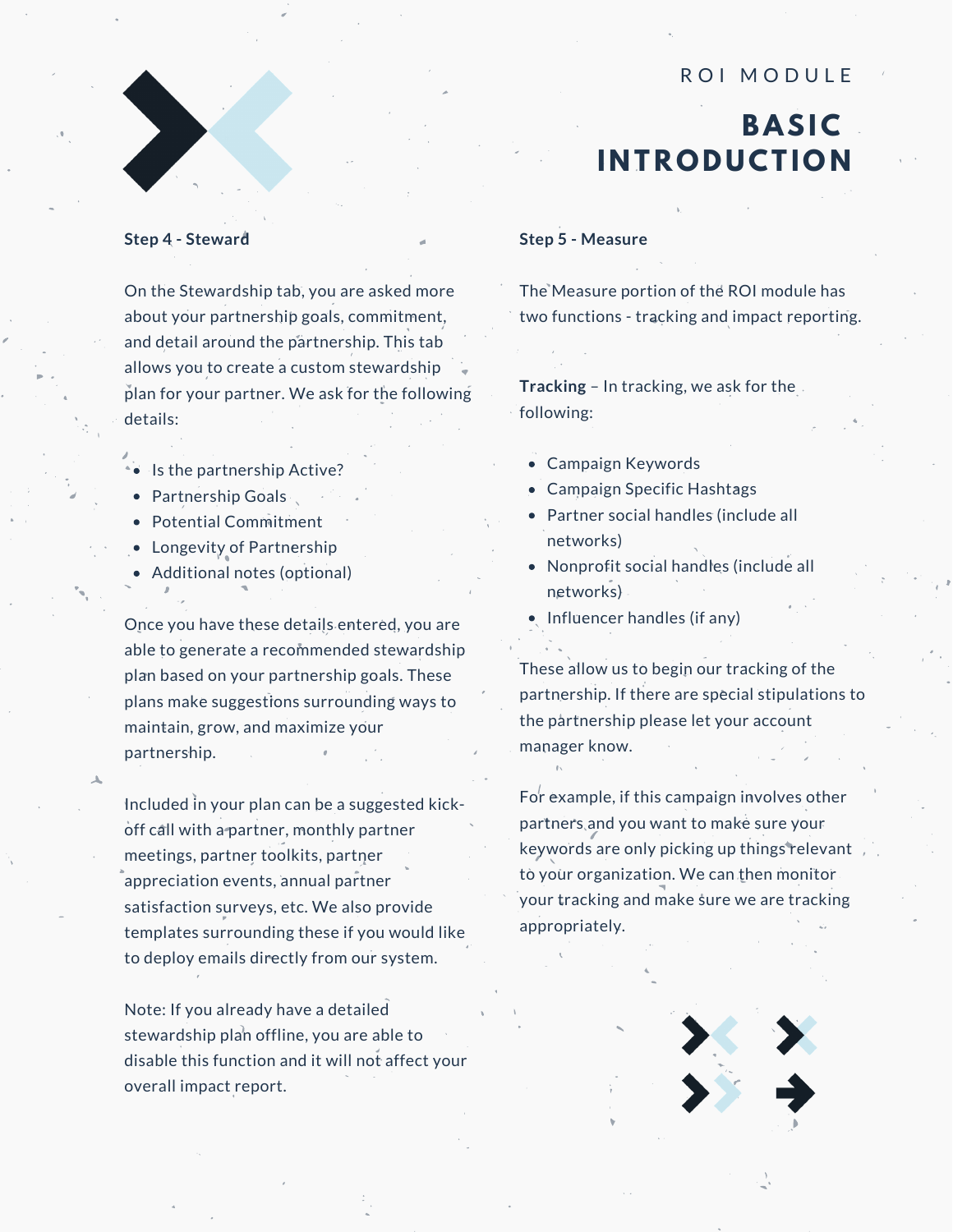## **BASIC I N T R O D UCT I O N**

Once your tracking data is entered, click "track partnership". You will then get a notice that a tracking request was sent and that an admin is reviewing your tracking data to be published.

Once this is published, you will have your own tracking dashboard that includes a content stream, media exposure, sentiment, trending themes, heat map, top retweets, etc. It will be updated automatically on a monthly cycle. If you need to make edits to change keywords or add to tracking information, please let your account manager know.



**Impact Reporting** – To fully capture the corporate-NPO partnership and understand your return on investment, we need your help to catalog your tangible and intangible contributions. This includes information on fundraising, brand value, experiential services, data measurement, ambassadors, and media assets. In this section, we ask for the following information to round out your report.

www.accelerist.com m e m b e r s @ a c c e l e r i s t. c o m

#### **Fundraising**

- Total Funds raised from consumers
- Total Funds raised from employees
- Total funds raised from the company
- Total underwriting or additional funds
- Total number of donors engaged

#### **Ambassadors**

- Did you have any brand ambassadors, executives or influencers involved in the partnership?
- How involved were the executive champions in the partnership?
- How involved were the celebrities in the partnership?
- How involved were the employees in the partnership?

#### **Stewardship**

- What kind of stewardship elements did
- you afford this partner?
- o Select applied custom stewardship  $\sqrt{ }$ items
- Partner Activation
	- Did your partner support you with any of the following opportunities:
		- Access to agencies, vendors or portfolio brands
		- Engagement from their ambassadors or influencers
		- Paid Media
		- **Dwned Media**

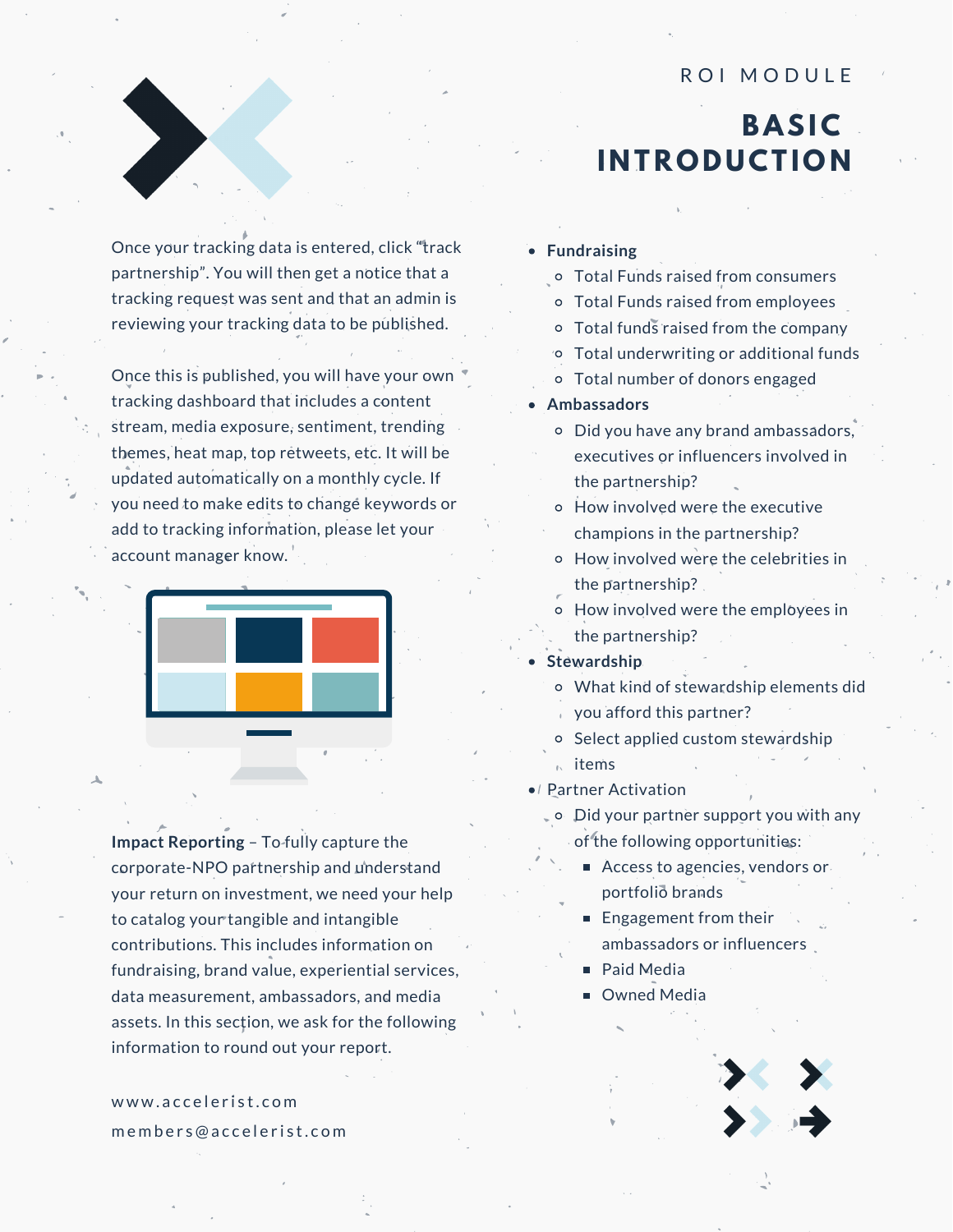## **BASIC I N T R O D UCT I O N**

- **Impact** You have the ability to describe how the funds and support generated through the partnership were used to support your mission.
- **Paid Media**
	- Did you Support the partnership, campaign, or event with a paid media spend?
- o If Yes, a drop-down menu will appear outlining the number of impressions and paid spend on impressions
- **Owned Media**
	- $\circ$  Did you support this partnership, campaign or event with a paid media spend?
	- o If yes, a drop-down will appear outlining impression numbers
- **Social Media**
	- We are actively tracking social media however this gives you the opportunity to round out or submit additional social media metrics for the partnership should you choose to do so.

All of this information will be primarily used to create your overall metrics for the report. You can save and come back to this page as many times as you would like before the report is generated. You will also receive a reminder to fill out this page based on your partnership renewal date mentioned in the "Manage" tab.

> www.accelerist.com m e m b e r s @ a c c e l e r i s t. c o m

If you wish to customize the final report further we offer the "Customize Report" section. This allows you to upload a logo and photo to be featured in the final report.

When the Impact Reporting section is filled out to your liking, click "Generate Impact Report". Your report will be generated within 48 hours.

#### **STEP 6 - The Final Report**

- The final report will include the following:
	- Custom Photo (If added)
	- Tracking Metrics and Summary
	- Partnership Goals
	- Mission Impact
	- Total Funds Raised
	- Total Media Value
	- Overview of Engagement
	- Overview of how you stewarded the partnership as an organization
	- Overview of Partner Activation
	- Impressions
	- $\bullet$  Value  $\cdot$
	- Benchmarking
		- Overall Partnership Value
		- Return on Partnership

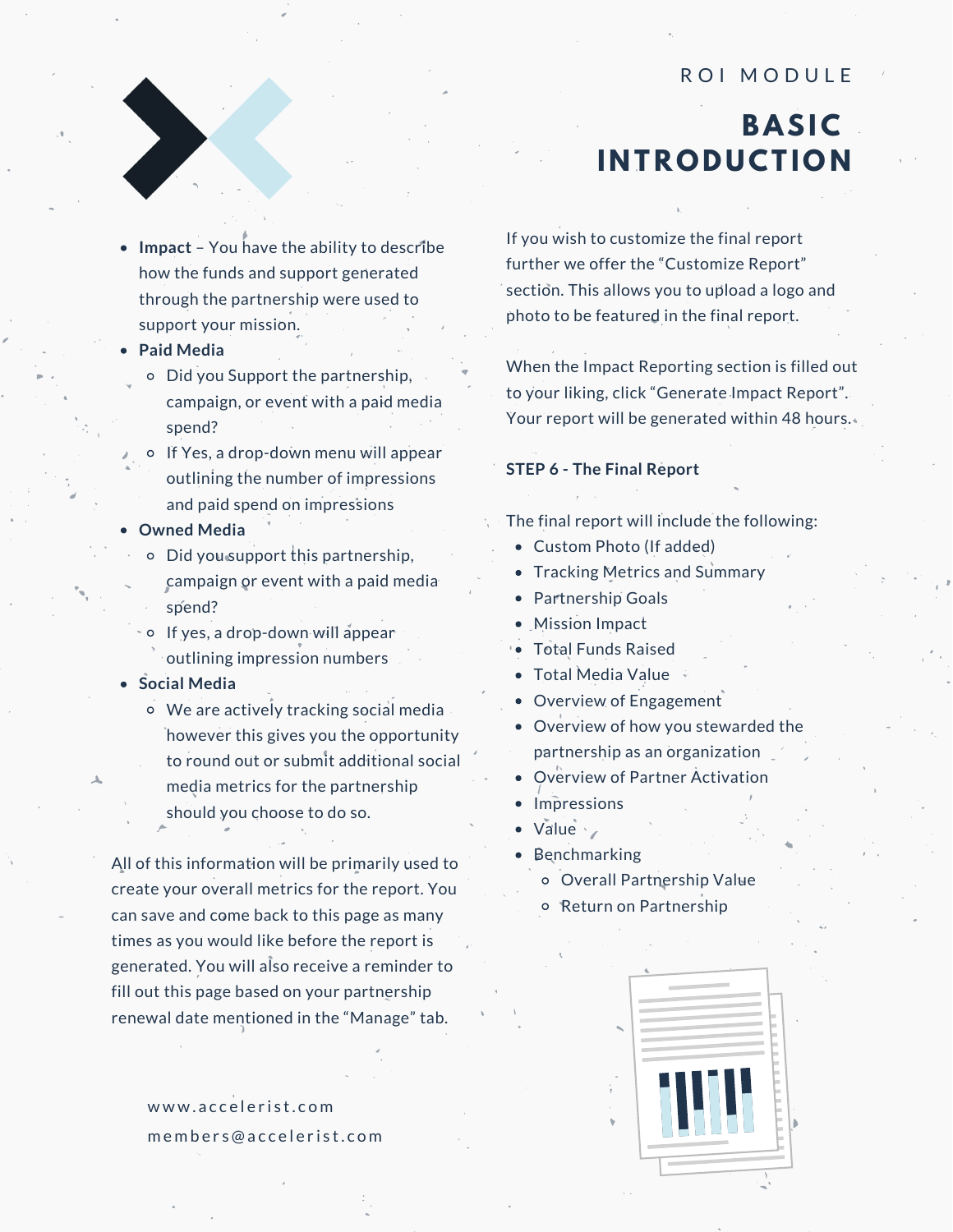## **A N AL YZI N G Y O U R R EP O R T**

#### **Methodology**

Accelerist's ROI Report is generated from a proprietary assessment tool that evaluates your organization's value to a corporate partner, your partner's value to you, the overall partnership value, and the return on investment for both partners.

For the length of the partnership, the report presents the amount raised and the amount spent on media support, mission impact and mission alignment, experiential support, media monitoring and benchmarking, brand value benchmarking, and the return on investment for both partners.

Return on investment is the ratio of net value gained given your total investment or your corporate partner's total investment. To determine ROI, Accelerist<sub>1</sub>) calculates the value of each partner's tangible media assets, based on industry-standard media formulas, and 2) translates various brand assets, including length of time in existence, cause sector, impact on the mission, third-party organization ratings (e.g., Charity Navigator), and mission relevancy, into standardized quantitative values.

These two values – brand value and media value – are combined to determine overall partnership value for each partner. Using this value, each partner's return on investment is calculated given their investment into the partnership.

#### **Understanding Your Outcomes**

The ROI Report looks at both **Intangible (Brand) Value** and **Tangible (Media) Assets** of both the nonprofit organization and the corporate partner.

**Tangible Media Value** is a measure of media assets each partner can leverage for a partnership. Media assets include media ambassadors, paid media, earned media, owned media, and shared or social media. In the report, this value is reflected in the following areas:

- o Content Stream
	- o Media exposure
- o Partner Activation
- o Impressions

**Intangible Value** is a measure of those assets that are not physical or otherwise tangible in nature that each partner brings to the partnership. Examples of intangible assets include brand recognition, mission, size and scope, supporter or employee base, ambassadors, and impact on mission. Your intangible value is captured in the following areas:

- o Partnership Goals Met
- o Mission Impact
- o Engagement
- o Stewardship
- o Benchmarking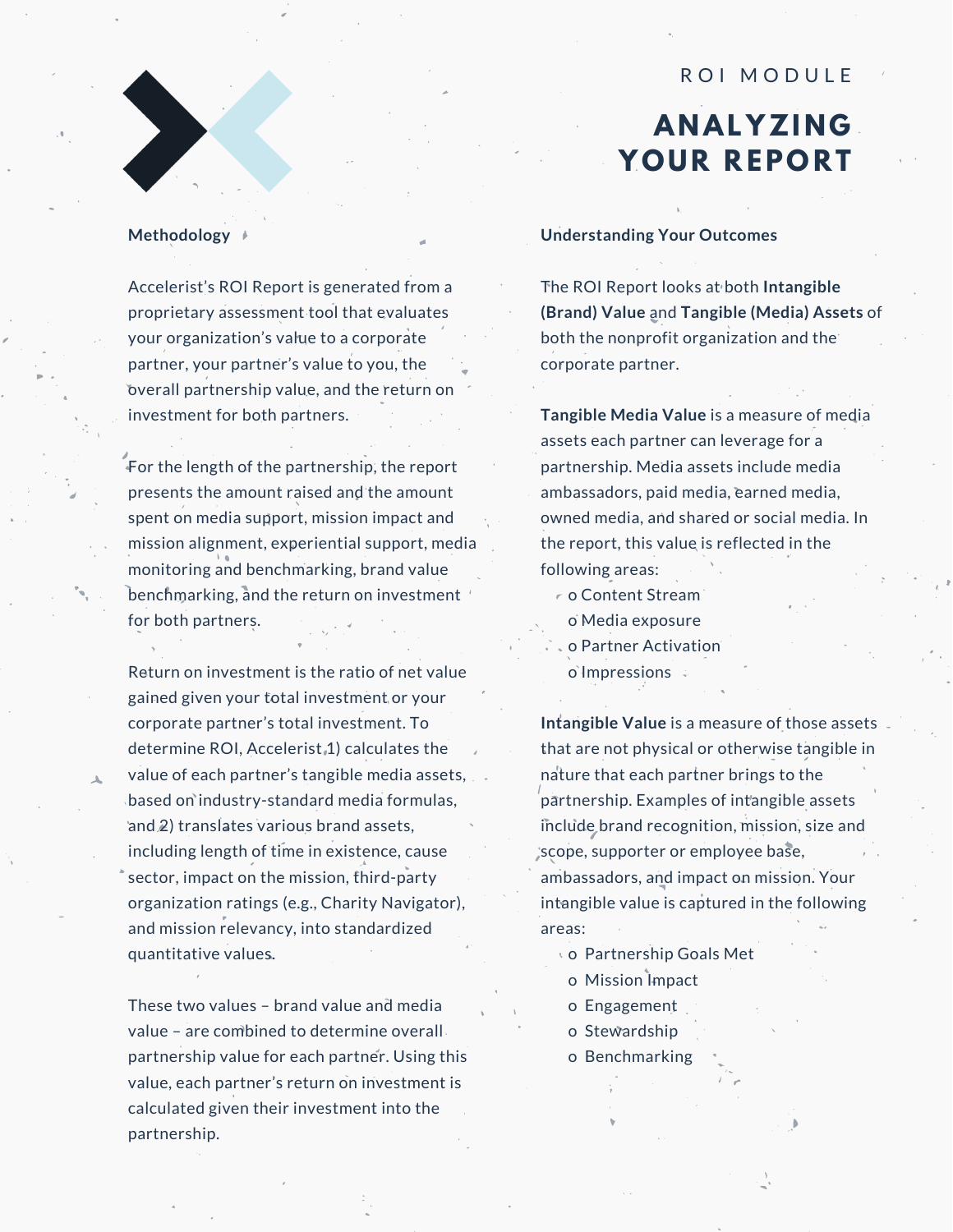## **A N AL YZI N G Y O U R R EP O R T**

#### **Media Assets**

The Total Media Value and Media Breakdown are aggregate values that show the combined contributions of your organization and your corporate partner.

**Total Media Value:** This value is the total value of all media assets – paid, earned, owned, and shared - leveraged by both partners for the partnership. The values for each media category are calculated based on industrystandard and widely accepted media formulas. The total value is aggregate and includes both nonprofit and corporate contributions.

**Partner Activation:** This chart further breaks down each media asset – paid, earned, owned, and shared - to detail what elements contributed to that total. The chart shows total impressions and total value for each kind of media, and also notes whether the contributor was the Non-Profit, the Partner, or Shared.

**Impressions, Value and Benchmarking:** This is a snapshot of media assets by category measured against benchmarks for paid, earned, owned, and shared media assets that are typically employed in similar partnerships. The values are aggregated and include both nonprofit and corporate contributions.

## www.accelerist.com m e m b e r s @ a c c e l e r i s t. c o m

#### **Tangible Asset Value**

Engagement is a measure of the involvement of executive champions, celebrities, and employees in the partnership.

**The Value in Ambassador Engagement:** Both partners want to know that the other party can engage and activate influential ambassadors whose values match the mission. These genuine connections boost the partnership's reach and its potential value. Being able to demonstrate a deliberate and effective influencer or celebrity strategy increases the potential value of your partnership.  $\cdot$  ,  $\cdot$ 

#### **Stewardship**

Stewardship is a measure of how your organization went above and beyond straightforward support, like dollars, to manage and cultivate the partnership.

Successful partnerships are all about relationship-building and communication. Creating opportunities for engagement and multiple touchpoints throughout the course of the partnership will strengthen the relationship and ensure that it stays on track for both partners.